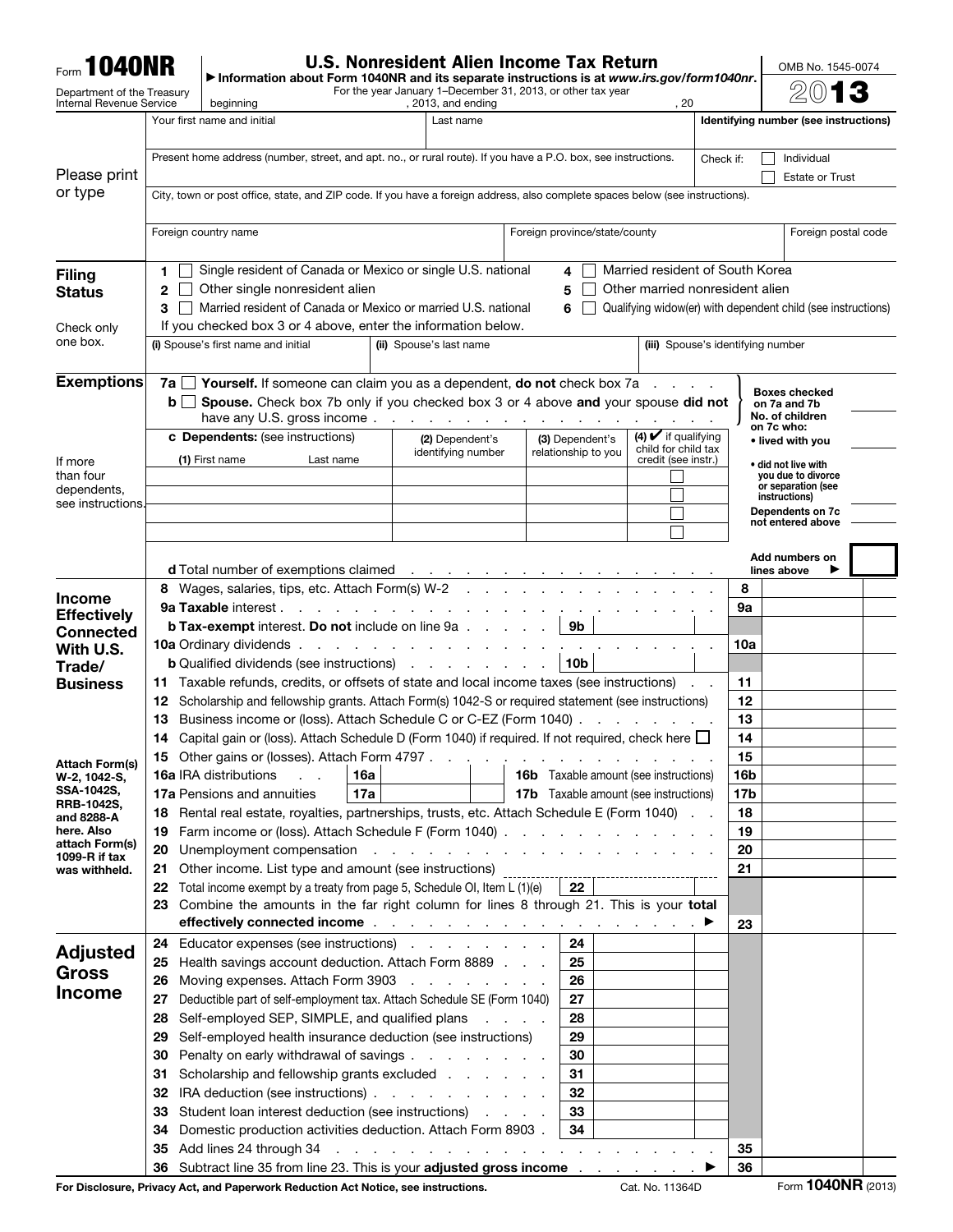| Form 1040NR (2013)                |                                                                                                         |                                                                                                                                                                                                                                                                                                                       |  |                                                                                 |                                                                                                                                                     |     |                             |               |    |               |                                 |      | Page 2 |
|-----------------------------------|---------------------------------------------------------------------------------------------------------|-----------------------------------------------------------------------------------------------------------------------------------------------------------------------------------------------------------------------------------------------------------------------------------------------------------------------|--|---------------------------------------------------------------------------------|-----------------------------------------------------------------------------------------------------------------------------------------------------|-----|-----------------------------|---------------|----|---------------|---------------------------------|------|--------|
|                                   | 37                                                                                                      | Amount from line 36 (adjusted gross income)                                                                                                                                                                                                                                                                           |  |                                                                                 |                                                                                                                                                     |     |                             |               |    | 37            |                                 |      |        |
| <b>Tax and</b>                    | 38                                                                                                      | <b>Itemized deductions</b> from page 3, Schedule A, line 15                                                                                                                                                                                                                                                           |  |                                                                                 |                                                                                                                                                     |     |                             |               |    | 38            |                                 |      |        |
| <b>Credits</b>                    | 39                                                                                                      |                                                                                                                                                                                                                                                                                                                       |  |                                                                                 |                                                                                                                                                     |     |                             |               |    | 39            |                                 |      |        |
|                                   | 40                                                                                                      | Exemptions (see instructions)                                                                                                                                                                                                                                                                                         |  | the contract of the contract of the contract of the contract of the contract of |                                                                                                                                                     |     |                             |               |    | 40            |                                 |      |        |
|                                   | 41                                                                                                      | <b>Taxable income.</b> Subtract line 40 from line 39. If line 40 is more than line 39, enter -0-                                                                                                                                                                                                                      |  |                                                                                 |                                                                                                                                                     |     |                             |               |    | 41            |                                 |      |        |
|                                   | <b>Tax</b> (see instructions). Check if any tax is from: $a \Box$ Form(s) 8814 $b \Box$ Form 4972<br>42 |                                                                                                                                                                                                                                                                                                                       |  |                                                                                 |                                                                                                                                                     |     |                             |               |    | 42            |                                 |      |        |
|                                   | 43                                                                                                      | <b>Alternative minimum tax</b> (see instructions). Attach Form 6251                                                                                                                                                                                                                                                   |  |                                                                                 |                                                                                                                                                     |     |                             |               |    | 43            |                                 |      |        |
|                                   | 44                                                                                                      | Add lines 42 and 43<br>and a strain and a strain and                                                                                                                                                                                                                                                                  |  | <b>Service</b> State                                                            | <b>Contract Contract</b>                                                                                                                            |     |                             |               |    | 44            |                                 |      |        |
|                                   | 45                                                                                                      | Foreign tax credit. Attach Form 1116 if required                                                                                                                                                                                                                                                                      |  |                                                                                 |                                                                                                                                                     | 45  |                             |               |    |               |                                 |      |        |
|                                   | 46                                                                                                      | Credit for child and dependent care expenses. Attach Form 2441                                                                                                                                                                                                                                                        |  |                                                                                 |                                                                                                                                                     | 46  |                             |               |    |               |                                 |      |        |
|                                   | 47                                                                                                      | Retirement savings contributions credit. Attach Form 8880                                                                                                                                                                                                                                                             |  |                                                                                 |                                                                                                                                                     | 47  |                             |               |    |               |                                 |      |        |
|                                   | 48                                                                                                      |                                                                                                                                                                                                                                                                                                                       |  |                                                                                 |                                                                                                                                                     | 48  |                             |               |    |               |                                 |      |        |
|                                   |                                                                                                         | Child tax credit. Attach Schedule 8812, if required                                                                                                                                                                                                                                                                   |  |                                                                                 |                                                                                                                                                     |     |                             |               |    |               |                                 |      |        |
|                                   | 49                                                                                                      | Residential energy credits. Attach Form 5695                                                                                                                                                                                                                                                                          |  |                                                                                 | $\mathcal{L}^{\mathcal{L}}$ , $\mathcal{L}^{\mathcal{L}}$ , $\mathcal{L}^{\mathcal{L}}$ , $\mathcal{L}^{\mathcal{L}}$ , $\mathcal{L}^{\mathcal{L}}$ | 49  |                             |               |    |               |                                 |      |        |
|                                   | 50                                                                                                      | Other credits from Form: $a \Box 3800 \ b \Box 8801 \ c \Box$                                                                                                                                                                                                                                                         |  |                                                                                 |                                                                                                                                                     | 50  |                             |               |    |               |                                 |      |        |
|                                   | 51                                                                                                      | Add lines 45 through 50. These are your total credits                                                                                                                                                                                                                                                                 |  |                                                                                 |                                                                                                                                                     |     |                             |               |    | 51            |                                 |      |        |
|                                   | 52                                                                                                      |                                                                                                                                                                                                                                                                                                                       |  |                                                                                 |                                                                                                                                                     |     |                             |               |    | 52            |                                 |      |        |
| <b>Other</b>                      | 53                                                                                                      | Tax on income not effectively connected with a U.S. trade or business from page 4, Schedule NEC, line 15                                                                                                                                                                                                              |  |                                                                                 |                                                                                                                                                     |     |                             |               |    | 53            |                                 |      |        |
|                                   | 54                                                                                                      | Self-employment tax. Attach Schedule SE (Form 1040)                                                                                                                                                                                                                                                                   |  |                                                                                 |                                                                                                                                                     |     | and a state of the state of |               |    | 54            |                                 |      |        |
| <b>Taxes</b>                      | 55                                                                                                      | Unreported social security and Medicare tax from Form: $a \Box 4137$                                                                                                                                                                                                                                                  |  |                                                                                 |                                                                                                                                                     |     |                             | $b \Box 8919$ |    | 55            |                                 |      |        |
|                                   | 56                                                                                                      | Additional tax on IRAs, other qualified retirement plans, etc. Attach Form 5329 if required                                                                                                                                                                                                                           |  |                                                                                 |                                                                                                                                                     |     |                             |               |    | 56            |                                 |      |        |
|                                   | 57                                                                                                      | Transportation tax (see instructions) results and results and results are a set of the set of the set of the s                                                                                                                                                                                                        |  |                                                                                 |                                                                                                                                                     |     |                             |               |    | 57            |                                 |      |        |
|                                   |                                                                                                         | 58a Household employment taxes from Schedule H (Form 1040)                                                                                                                                                                                                                                                            |  |                                                                                 |                                                                                                                                                     |     |                             |               |    | <b>58a</b>    |                                 |      |        |
|                                   |                                                                                                         | <b>b</b> First-time homebuyer credit repayment. Attach Form 5405 if required                                                                                                                                                                                                                                          |  |                                                                                 |                                                                                                                                                     |     |                             |               |    | 58b           |                                 |      |        |
|                                   |                                                                                                         |                                                                                                                                                                                                                                                                                                                       |  |                                                                                 |                                                                                                                                                     |     |                             |               |    | 59            |                                 |      |        |
|                                   | 60                                                                                                      | Add lines 52 through 59. This is your total tax                                                                                                                                                                                                                                                                       |  |                                                                                 |                                                                                                                                                     |     |                             |               |    | 60            |                                 |      |        |
|                                   |                                                                                                         | <b>61</b> Federal income tax withheld from:                                                                                                                                                                                                                                                                           |  |                                                                                 |                                                                                                                                                     |     |                             |               |    |               |                                 |      |        |
| <b>Payments</b>                   |                                                                                                         | <b>a</b> Form(s) W-2 and 1099                                                                                                                                                                                                                                                                                         |  |                                                                                 |                                                                                                                                                     | 61a |                             |               |    |               |                                 |      |        |
|                                   | 61b<br><b>b</b> Form(s) 8805.                                                                           |                                                                                                                                                                                                                                                                                                                       |  |                                                                                 |                                                                                                                                                     |     |                             |               |    |               |                                 |      |        |
|                                   | <b>c</b> Form(s) 8288-A $\ldots$ $\ldots$ $\ldots$ $\ldots$ $\ldots$ $\ldots$ $\ldots$<br>61c           |                                                                                                                                                                                                                                                                                                                       |  |                                                                                 |                                                                                                                                                     |     |                             |               |    |               |                                 |      |        |
|                                   |                                                                                                         | <b>d</b> Form(s) 1042-S $\ldots$ $\ldots$ $\ldots$ $\ldots$ $\ldots$ $\ldots$ $\ldots$                                                                                                                                                                                                                                |  |                                                                                 |                                                                                                                                                     | 61d |                             |               |    |               |                                 |      |        |
|                                   |                                                                                                         | 62 2013 estimated tax payments and amount applied from 2012 return                                                                                                                                                                                                                                                    |  |                                                                                 |                                                                                                                                                     | 62  |                             |               |    |               |                                 |      |        |
|                                   | Additional child tax credit. Attach Schedule 8812<br>63<br>63                                           |                                                                                                                                                                                                                                                                                                                       |  |                                                                                 |                                                                                                                                                     |     |                             |               |    |               |                                 |      |        |
|                                   | Amount paid with request for extension to file (see instructions).<br>64<br>64                          |                                                                                                                                                                                                                                                                                                                       |  |                                                                                 |                                                                                                                                                     |     |                             |               |    |               |                                 |      |        |
|                                   | Excess social security and tier 1 RRTA tax withheld (see instructions)<br>65<br>65                      |                                                                                                                                                                                                                                                                                                                       |  |                                                                                 |                                                                                                                                                     |     |                             |               |    |               |                                 |      |        |
|                                   | Credit for federal tax paid on fuels. Attach Form 4136<br>66<br>66                                      |                                                                                                                                                                                                                                                                                                                       |  |                                                                                 |                                                                                                                                                     |     |                             |               |    |               |                                 |      |        |
|                                   |                                                                                                         | <b>67</b> Credits from Form: $\mathbf{a}$ 2439 $\mathbf{b}$ Reserved $\mathbf{c}$ 3885 <b>d</b> $\Box$                                                                                                                                                                                                                |  |                                                                                 |                                                                                                                                                     | 67  |                             |               |    |               |                                 |      |        |
|                                   |                                                                                                         | Credit for amount paid with Form 1040-C                                                                                                                                                                                                                                                                               |  |                                                                                 |                                                                                                                                                     | 68  |                             |               |    |               |                                 |      |        |
|                                   | 69                                                                                                      | Add lines 61a through 68. These are your total payments                                                                                                                                                                                                                                                               |  |                                                                                 |                                                                                                                                                     |     |                             |               |    | 69            |                                 |      |        |
|                                   |                                                                                                         | 70 If line 69 is more than line 60, subtract line 60 from line 69. This is the amount you overpaid                                                                                                                                                                                                                    |  |                                                                                 |                                                                                                                                                     |     |                             |               |    | 70            |                                 |      |        |
| Refund                            |                                                                                                         | 71a Amount of line 70 you want refunded to you. If Form 8888 is attached, check here.                                                                                                                                                                                                                                 |  |                                                                                 |                                                                                                                                                     |     |                             |               | ▶□ | 71a           |                                 |      |        |
| Direct deposit?                   |                                                                                                         | <b>b</b> Routing number                                                                                                                                                                                                                                                                                               |  | ▶                                                                               | <b>c</b> Type: $\Box$                                                                                                                               |     | Checking $\Box$             | Savings       |    |               |                                 |      |        |
| See<br>instructions.              |                                                                                                         | d Account number                                                                                                                                                                                                                                                                                                      |  |                                                                                 |                                                                                                                                                     |     |                             |               |    |               |                                 |      |        |
|                                   |                                                                                                         | e If you want your refund check mailed to an address outside the United States not shown on page 1, enter it here.                                                                                                                                                                                                    |  |                                                                                 |                                                                                                                                                     |     |                             |               |    |               |                                 |      |        |
|                                   |                                                                                                         |                                                                                                                                                                                                                                                                                                                       |  |                                                                                 |                                                                                                                                                     |     |                             |               |    |               |                                 |      |        |
|                                   |                                                                                                         | 72 Amount of line 70 you want applied to your 2014 estimated tax >                                                                                                                                                                                                                                                    |  |                                                                                 |                                                                                                                                                     | 72  |                             |               |    |               |                                 |      |        |
| <b>Amount</b>                     | 73                                                                                                      | <b>Amount you owe.</b> Subtract line 69 from line 60. For details on how to pay, see instructions                                                                                                                                                                                                                     |  |                                                                                 |                                                                                                                                                     |     |                             |               |    | 73            |                                 |      |        |
| <b>You Owe</b>                    |                                                                                                         | 74 Estimated tax penalty (see instructions)                                                                                                                                                                                                                                                                           |  | and a state of the state of the                                                 |                                                                                                                                                     | 74  |                             |               |    |               |                                 |      |        |
|                                   |                                                                                                         | Do you want to allow another person to discuss this return with the IRS (see instructions)?                                                                                                                                                                                                                           |  |                                                                                 |                                                                                                                                                     |     |                             |               |    |               | Yes. Complete below.            |      | No     |
| <b>Third Party</b>                |                                                                                                         |                                                                                                                                                                                                                                                                                                                       |  |                                                                                 |                                                                                                                                                     |     |                             |               |    |               |                                 |      |        |
| <b>Designee</b>                   | Phone<br>Personal identification<br>Designee's name ▶<br>number (PIN)<br>no.                            |                                                                                                                                                                                                                                                                                                                       |  |                                                                                 |                                                                                                                                                     |     |                             |               |    |               |                                 |      |        |
|                                   |                                                                                                         |                                                                                                                                                                                                                                                                                                                       |  |                                                                                 |                                                                                                                                                     |     |                             |               |    |               |                                 |      |        |
| <b>Sign Here</b>                  |                                                                                                         | Under penalties of perjury, I declare that I have examined this return and accompanying schedules and statements, and to the best of my knowledge and<br>belief, they are true, correct, and complete. Declaration of preparer (other than taxpayer) is based on all information of which preparer has any knowledge. |  |                                                                                 |                                                                                                                                                     |     |                             |               |    |               |                                 |      |        |
|                                   |                                                                                                         |                                                                                                                                                                                                                                                                                                                       |  | Date                                                                            |                                                                                                                                                     |     |                             |               |    |               | If the IRS sent you an Identity |      |        |
| Keep a copy of<br>this return for | Your signature<br>Your occupation in the United States                                                  |                                                                                                                                                                                                                                                                                                                       |  |                                                                                 |                                                                                                                                                     |     |                             |               |    |               | Protection PIN, enter it here   |      |        |
| your records.                     |                                                                                                         |                                                                                                                                                                                                                                                                                                                       |  |                                                                                 |                                                                                                                                                     |     |                             |               |    | (see inst.)   |                                 |      |        |
|                                   |                                                                                                         |                                                                                                                                                                                                                                                                                                                       |  |                                                                                 |                                                                                                                                                     |     |                             |               |    |               |                                 | PTIN |        |
| Paid                              |                                                                                                         | Print/Type preparer's name                                                                                                                                                                                                                                                                                            |  | Preparer's signature                                                            |                                                                                                                                                     |     |                             | Date          |    | Check         | if                              |      |        |
| <b>Preparer</b>                   |                                                                                                         |                                                                                                                                                                                                                                                                                                                       |  |                                                                                 |                                                                                                                                                     |     |                             |               |    | self-employed |                                 |      |        |
| <b>Use Only</b>                   |                                                                                                         | Firm's name ▶                                                                                                                                                                                                                                                                                                         |  |                                                                                 |                                                                                                                                                     |     |                             | Firm's EIN ▶  |    |               |                                 |      |        |
|                                   | Firm's address ▶<br>Phone no.                                                                           |                                                                                                                                                                                                                                                                                                                       |  |                                                                                 |                                                                                                                                                     |     |                             |               |    |               |                                 |      |        |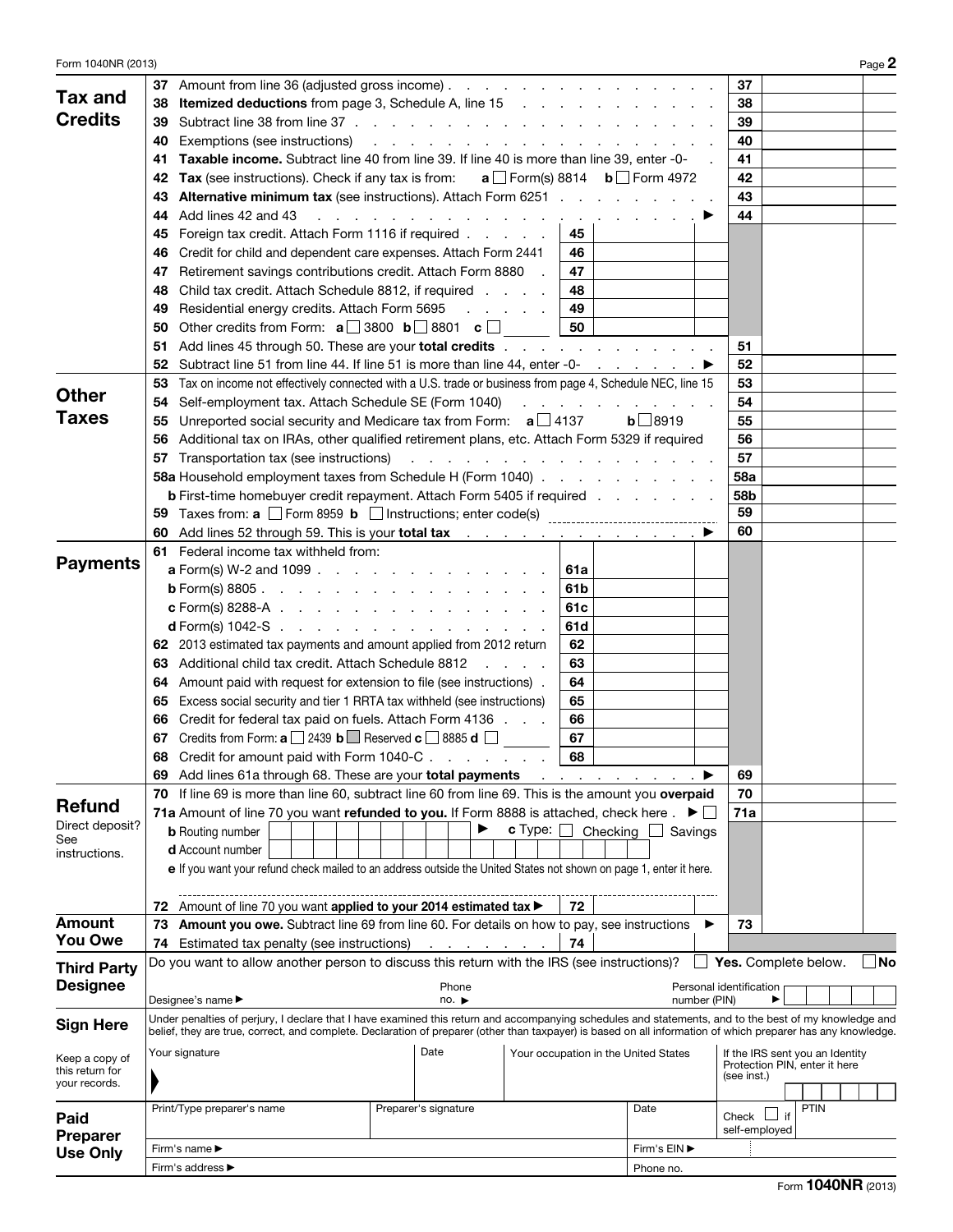## Schedule A-Itemized Deductions (see instructions) 07

| <b>Taxes You</b>                                                                   |                |                                                                                                                                                                         |              |    |  |  |  |  |
|------------------------------------------------------------------------------------|----------------|-------------------------------------------------------------------------------------------------------------------------------------------------------------------------|--------------|----|--|--|--|--|
| Paid                                                                               | 1              | State and local income taxes<br>the contract of the contract of                                                                                                         |              | 1. |  |  |  |  |
| <b>Gifts</b>                                                                       |                | Caution: If you made a gift and received a benefit in<br>return, see instructions.                                                                                      |              |    |  |  |  |  |
| to U.S.<br><b>Charities</b>                                                        | 2              | Gifts by cash or check. If you made any gift of \$250 or more,<br>see instructions<br>$\sim$ $\sim$                                                                     | $\mathbf{2}$ |    |  |  |  |  |
|                                                                                    | 3              | Other than by cash or check. If you made any gift of \$250 or<br>more, see instructions. You must attach Form 8283 if the<br>amount of your deduction is over \$500     | 3            |    |  |  |  |  |
|                                                                                    | 4              | Carryover from prior year                                                                                                                                               | 4            |    |  |  |  |  |
|                                                                                    | 5              | Add lines 2 through 4                                                                                                                                                   |              | 5  |  |  |  |  |
| <b>Casualty and</b><br><b>Theft Losses</b>                                         |                |                                                                                                                                                                         |              |    |  |  |  |  |
|                                                                                    | 6              | Casualty or theft loss(es). Attach Form 4684. See instructions.                                                                                                         |              | 6  |  |  |  |  |
| Job<br><b>Expenses</b><br>and Certain<br><b>Miscellaneous</b><br><b>Deductions</b> | $\overline{7}$ | Unreimbursed employee expenses-job travel, union dues,<br>job education, etc. You must attach Form 2106 or Form<br>2106-EZ if required. See instructions ▶              | 7            |    |  |  |  |  |
|                                                                                    | 8              | Tax preparation fees                                                                                                                                                    | 8            |    |  |  |  |  |
|                                                                                    | 9              | Other expenses. See instructions for expenses to deduct<br>here. List type and amount $\blacktriangleright$                                                             |              |    |  |  |  |  |
|                                                                                    |                |                                                                                                                                                                         | 9            |    |  |  |  |  |
|                                                                                    | 10             | Add lines 7 through 9                                                                                                                                                   | 10           |    |  |  |  |  |
|                                                                                    | 11             | Enter the amount from Form<br>1040NR, line 37<br>$\vert$ 11                                                                                                             |              |    |  |  |  |  |
|                                                                                    | 12             | 12                                                                                                                                                                      |              |    |  |  |  |  |
|                                                                                    | 13             | Subtract line 12 from line 10. If line 12 is more than line 10, enter -0-.                                                                                              |              |    |  |  |  |  |
| Other<br><b>Miscellaneous</b><br><b>Deductions</b>                                 | 14             | Other – see instructions for expenses to deduct here. List type and amount $\blacktriangleright$                                                                        |              |    |  |  |  |  |
|                                                                                    | 15             | Is Form 1040NR, line 37, over the amount shown below for the filing status box you                                                                                      |              | 14 |  |  |  |  |
| <b>Total</b><br><b>Itemized</b>                                                    |                | checked on page 1 of Form 1040NR:                                                                                                                                       |              |    |  |  |  |  |
| <b>Deductions</b>                                                                  |                | • \$300,000 if you checked box 6,                                                                                                                                       |              |    |  |  |  |  |
|                                                                                    |                | • \$250,000 if you checked box 1 or 2, or                                                                                                                               |              |    |  |  |  |  |
|                                                                                    |                | • \$150,000 if you checked box 3, 4, or 5?                                                                                                                              |              |    |  |  |  |  |
|                                                                                    |                | $\Box$ No. Your deduction is not limited. Add the amounts in the far right column for lines 1<br>through 14. Also enter this amount on Form 1040NR, line 38.            |              |    |  |  |  |  |
|                                                                                    |                | $\Box$ Yes. Your deduction may be limited. See the Itemized Deductions Worksheet in the<br>instructions to figure the amount to enter here and on Form 1040NR, line 38. | 15           |    |  |  |  |  |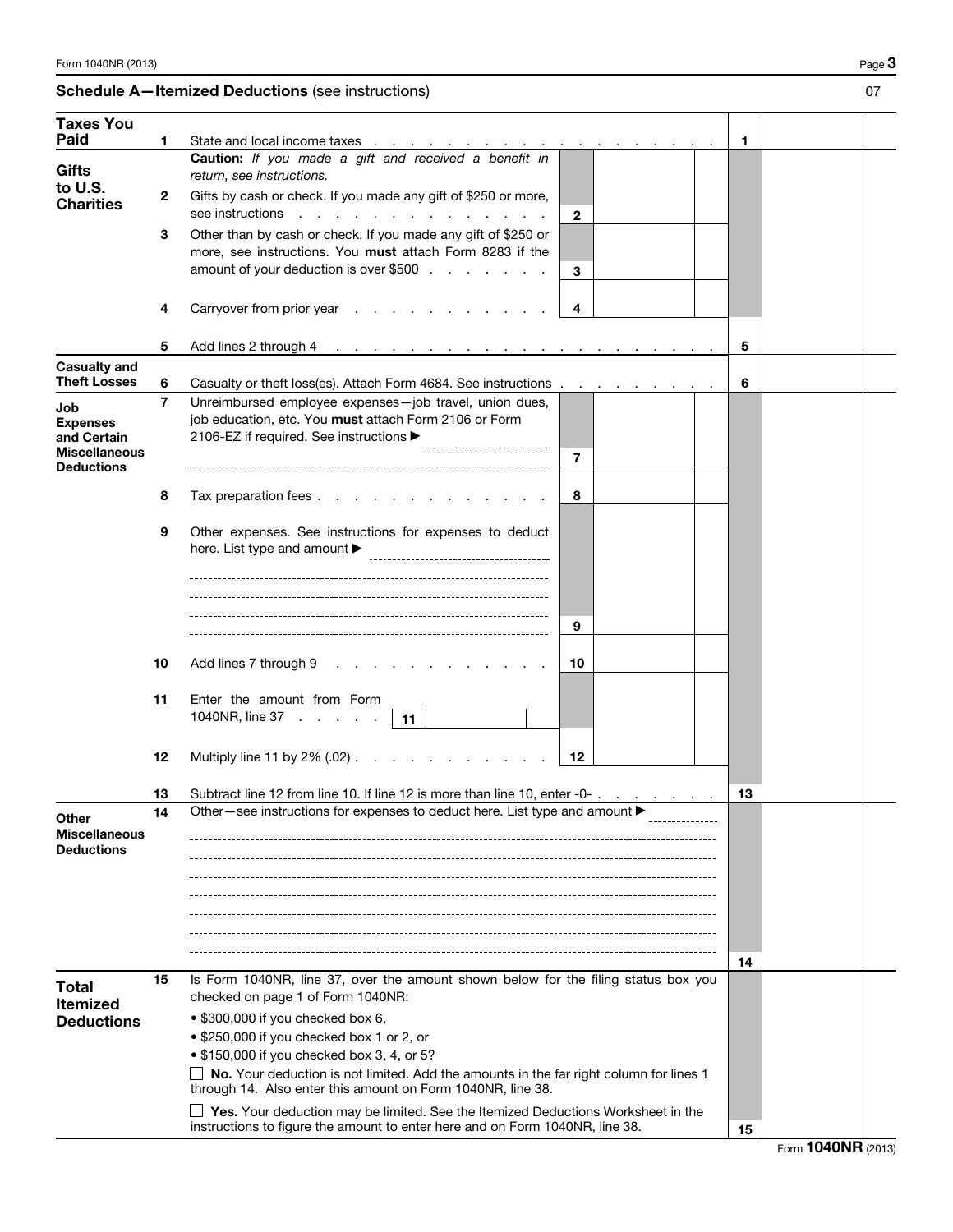|              | Schedule NEC-Tax on Income Not Effectively Connected With a U.S. Trade or Business (see instructions)                                                                            |                         |                  |  |                                                                                 |  |                   |                 |                                    |    |                            |   |
|--------------|----------------------------------------------------------------------------------------------------------------------------------------------------------------------------------|-------------------------|------------------|--|---------------------------------------------------------------------------------|--|-------------------|-----------------|------------------------------------|----|----------------------------|---|
|              |                                                                                                                                                                                  |                         |                  |  | Enter amount of income under the appropriate rate of tax (see instructions)     |  |                   |                 |                                    |    |                            |   |
|              | <b>Nature of income</b>                                                                                                                                                          |                         |                  |  | (a) 10%<br>(b) $15%$                                                            |  | (c) 30%           |                 | (d) Other (specify)                |    |                            |   |
|              |                                                                                                                                                                                  |                         |                  |  |                                                                                 |  |                   |                 |                                    | %  |                            | % |
| 1.           | Dividends paid by:                                                                                                                                                               |                         |                  |  |                                                                                 |  |                   |                 |                                    |    |                            |   |
| a            | U.S. corporations<br>the contract of the contract of the contract of the contract of the contract of the contract of the contract of                                             | 1a                      |                  |  |                                                                                 |  |                   |                 |                                    |    |                            |   |
| b            | Foreign corporations research and research and research and research and research and research and research and                                                                  | 1b                      |                  |  |                                                                                 |  |                   |                 |                                    |    |                            |   |
| 2            | Interest:                                                                                                                                                                        |                         |                  |  |                                                                                 |  |                   |                 |                                    |    |                            |   |
| a            |                                                                                                                                                                                  | 2a                      |                  |  |                                                                                 |  |                   |                 |                                    |    |                            |   |
| b            | Paid by foreign corporations                                                                                                                                                     | 2 <sub>b</sub>          |                  |  |                                                                                 |  |                   |                 |                                    |    |                            |   |
| C            |                                                                                                                                                                                  | 2 <sub>c</sub>          |                  |  |                                                                                 |  |                   |                 |                                    |    |                            |   |
| 3            | Industrial royalties (patents, trademarks, etc.)                                                                                                                                 | 3                       |                  |  |                                                                                 |  |                   |                 |                                    |    |                            |   |
| 4            | Motion picture or T.V. copyright royalties                                                                                                                                       | $\overline{\mathbf{4}}$ |                  |  |                                                                                 |  |                   |                 |                                    |    |                            |   |
| 5            | Other royalties (copyrights, recording, publishing, etc.)                                                                                                                        | 5                       |                  |  |                                                                                 |  |                   |                 |                                    |    |                            |   |
| 6            | Real property income and natural resources royalties                                                                                                                             | 6                       |                  |  |                                                                                 |  |                   |                 |                                    |    |                            |   |
| 7            |                                                                                                                                                                                  | $\overline{7}$          |                  |  |                                                                                 |  |                   |                 |                                    |    |                            |   |
| 8            |                                                                                                                                                                                  | 8                       |                  |  |                                                                                 |  |                   |                 |                                    |    |                            |   |
| 9            |                                                                                                                                                                                  | 9                       |                  |  |                                                                                 |  |                   |                 |                                    |    |                            |   |
| 10           | Gambling-Residents of Canada only. Enter net income in column (c).                                                                                                               |                         |                  |  |                                                                                 |  |                   |                 |                                    |    |                            |   |
|              | If zero or less, enter -0-.                                                                                                                                                      |                         |                  |  |                                                                                 |  |                   |                 |                                    |    |                            |   |
| a            | Winnings                                                                                                                                                                         |                         |                  |  |                                                                                 |  |                   |                 |                                    |    |                            |   |
| b            | Losses<br>the contract of the contract of the contract of the                                                                                                                    | 10c                     |                  |  |                                                                                 |  |                   |                 |                                    |    |                            |   |
| 11           | Gambling winnings-Residents of countries other than Canada.                                                                                                                      |                         |                  |  |                                                                                 |  |                   |                 |                                    |    |                            |   |
|              |                                                                                                                                                                                  | 11                      |                  |  |                                                                                 |  |                   |                 |                                    |    |                            |   |
| 12           | Other (specify) ▶                                                                                                                                                                |                         |                  |  |                                                                                 |  |                   |                 |                                    |    |                            |   |
|              |                                                                                                                                                                                  | 12                      |                  |  |                                                                                 |  |                   |                 |                                    |    |                            |   |
| 13           | Add lines 1a through 12 in columns (a) through $(d)$                                                                                                                             | 13                      |                  |  |                                                                                 |  |                   |                 |                                    |    |                            |   |
| 14           | Multiply line 13 by rate of tax at top of each column $\ldots$                                                                                                                   | 14                      |                  |  |                                                                                 |  |                   |                 |                                    |    |                            |   |
| 15           | Tax on income not effectively connected with a U.S. trade or business. Add columns (a) through (d) of line 14. Enter the total here and on                                       |                         |                  |  |                                                                                 |  |                   |                 |                                    |    |                            |   |
|              |                                                                                                                                                                                  |                         |                  |  |                                                                                 |  |                   |                 | ▸                                  | 15 |                            |   |
|              | <b>Capital Gains and Losses From Sales or Exchanges of Property</b>                                                                                                              |                         |                  |  |                                                                                 |  |                   |                 |                                    |    |                            |   |
|              | Enter only the capital gains and<br>16<br>(a) Kind of property and description<br>(b) Date<br>losses from property sales or<br>(if necessary, attach statement of<br>acquired    |                         | (c) Date<br>sold |  |                                                                                 |  | (e) Cost or other |                 | (f) LOSS<br>If (e) is more         |    | (g) GAIN<br>If (d) is more |   |
|              | exchanges that are from<br>descriptive details not shown below)<br>(mo., day, yr.)<br>sources within the United                                                                  |                         | (mo., day, yr.)  |  | (d) Sales price                                                                 |  | basis             |                 | than (d), subtract (d)<br>from (e) |    | than (e), subtract (e)     |   |
|              | States and not effectively<br>connected with a U.S. business.                                                                                                                    |                         |                  |  |                                                                                 |  |                   |                 |                                    |    | from (d)                   |   |
|              | Do not include a gain or loss on<br>disposing of a U.S. real                                                                                                                     |                         |                  |  |                                                                                 |  |                   |                 |                                    |    |                            |   |
|              | property interest; report these                                                                                                                                                  |                         |                  |  |                                                                                 |  |                   |                 |                                    |    |                            |   |
| (Form 1040). | gains and losses on Schedule D                                                                                                                                                   |                         |                  |  |                                                                                 |  |                   |                 |                                    |    |                            |   |
|              | Report property sales or                                                                                                                                                         |                         |                  |  |                                                                                 |  |                   |                 |                                    |    |                            |   |
|              | exchanges that are effectively<br>connected with a U.S. business<br>17 Add columns (f) and (g) of line 16                                                                        |                         |                  |  |                                                                                 |  |                   | 17 <sup>1</sup> |                                    |    |                            |   |
|              | on Schedule D (Form 1040),<br>18 Capital gain, Combine columns (f) and (g) of line 17. Enter the net gain here and on line 9 above (if a loss, enter -0-)<br>Form 4797, or both. |                         |                  |  | the contract of the contract of the contract of the contract of the contract of |  |                   |                 |                                    | 18 |                            |   |

18 Capital gain. Combine columns (f) and (g) of line 17. Enter the net gain here and on line 9 above (if a loss, enter -0-)  $\blacktriangleright$  18

Form **1040NR** (2013)